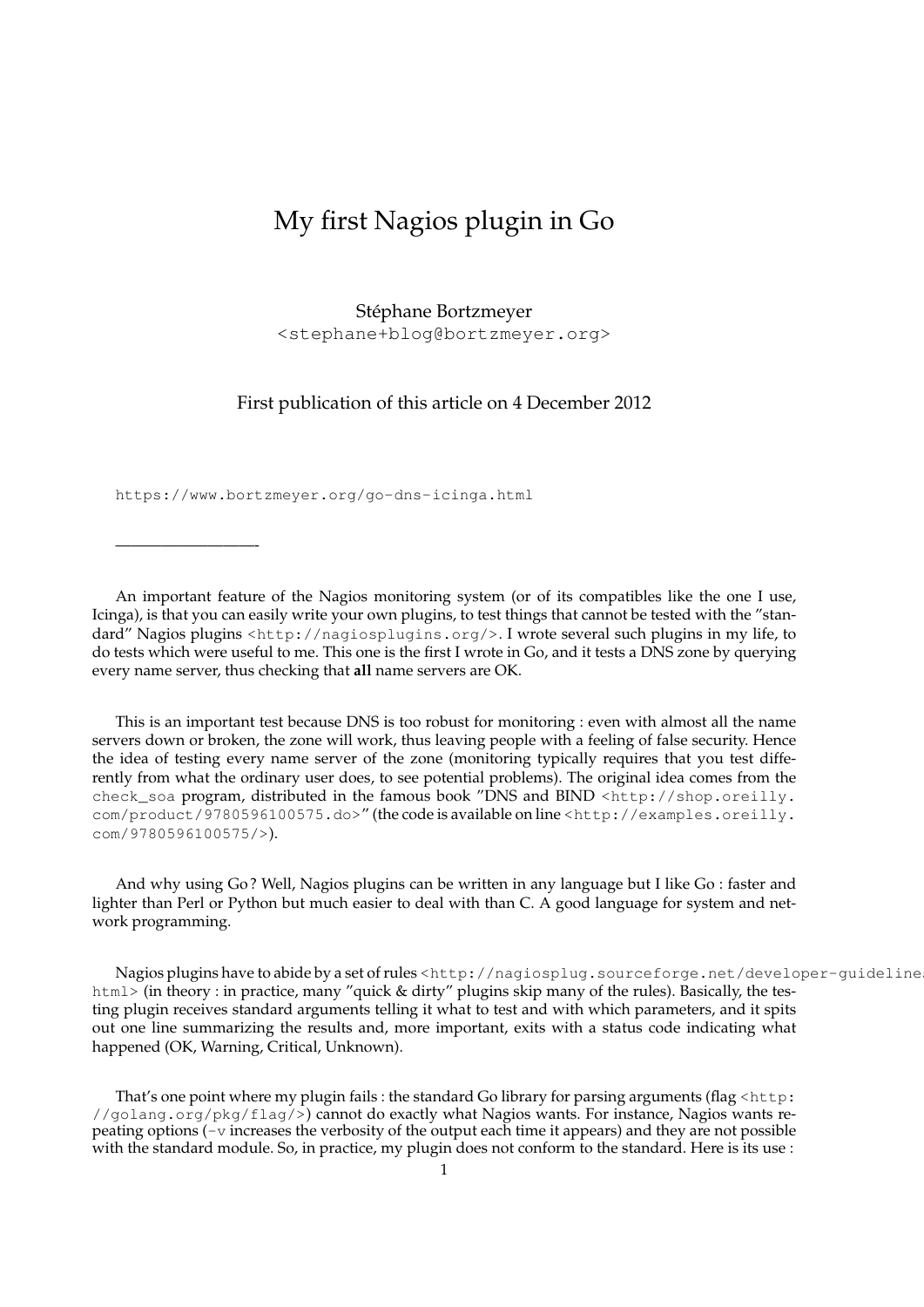```
% /usr/local/share/nagios/libexec/check_dns_soa -h
CHECK_DNS_SOA UNKNOWN: Help requested
  -4=false: Use IPv4 only
  -6=false: Use IPv6 only
  -H="": DNS zone name
  -V=false: Displays the version number of the plugin
  -c=1: Number of name servers broken to trigger a Critical situation
  -i=3: Maximum number of tests per nameserver
  -r=false: When using -4 or -6, requires that all servers have an address of this family
  -t=3: Timeout (in seconds)
  -v=0: Verbosity (from 0 to 3)
  -w=1: Number of name servers broken to trigger a Warning
```
The most important argument is the standard Nagios one, -H, indicating the zone you want to test. For instance, the TLD .tf:

```
% /usr/local/share/nagios/libexec/check_dns_soa -H tf
CHECK_DNS_SOA OK: Zone tf. is fine
% echo $?
\Omega
```
The return code show that everything was OK. You can test other, non-TLD, domains :

```
% /usr/local/share/nagios/libexec/check_dns_soa -H github.com
CHECK_DNS_SOA OK: Zone github.com. is fine
```
The plugin works by sending a SOA request to every name server of the zone and checking there is an answer, and it is authoritative. With tcpdump, you can see its activity (192.168.2.254 is the local DNS resolver) :

```
# Request the list of name servers
12:00:39.954330 IP 192.168.2.4.58524 > 192.168.2.254.53: 0+ NS? github.com. (28)
12:00:39.979266 IP 192.168.2.254.53 > 192.168.2.4.58524: 0 4/0/0 NS ns2.p16.dynect.net., NS ns3.p16.dynect.net., NS ns1.p16.dynect.net., NS ns4.p16.dynect.net. (114)
# Requests the IP addresses
12:00:40.063714 IP 192.168.2.4.37993 > 192.168.2.254.53: 0+ A? ns3.p16.dynect.net. (36)
12:00:40.064237 IP 192.168.2.254.53 > 192.168.2.4.37993: 0 1/0/0 A 208.78.71.16 (52)
12:00:40.067517 IP 192.168.2.4.47375 > 192.168.2.254.53: 0+ AAAA? ns3.p16.dynect.net. (36)
12:00:40.068085 IP 192.168.2.254.53 > 192.168.2.4.47375: 0 1/0/0 AAAA 2001:500:94:1::16 (64)
# Queries the name servers
12:00:40.609507 IP 192.168.2.4.51344 > 208.78.71.16.53: 0 SOA? github.com. (28)
12:00:40.641900 IP 208.78.71.16.53 > 192.168.2.4.51344: 0*- 1/4/0 SOA (161)
12:00:40.648342 IP6 2a01:e35:8bd9:8bb0:ba27:ebff:feba:9094.33948 > 2001:500:94:1::16.53: 0 SOA? github.com. (28)
```
12:00:40.689689 IP6 2001:500:94:1::16.53 > 2a01:e35:8bd9:8bb0:ba27:ebff:feba:9094.33948: 0\*- 1/4/0 SOA (161)

```
Then, you can configure Nagios (or Icinga, in my case), to use it :
```
define command { command\_name check\_dns\_soa command\_line /usr/local/share/nagios/libexec/check\_dns\_soa -H \$HOSTADDRESS\$ \$ARG1\$ \$ARG2\$ }

define hostgroup

————————— https://www.bortzmeyer.org/go-dns-icinga.html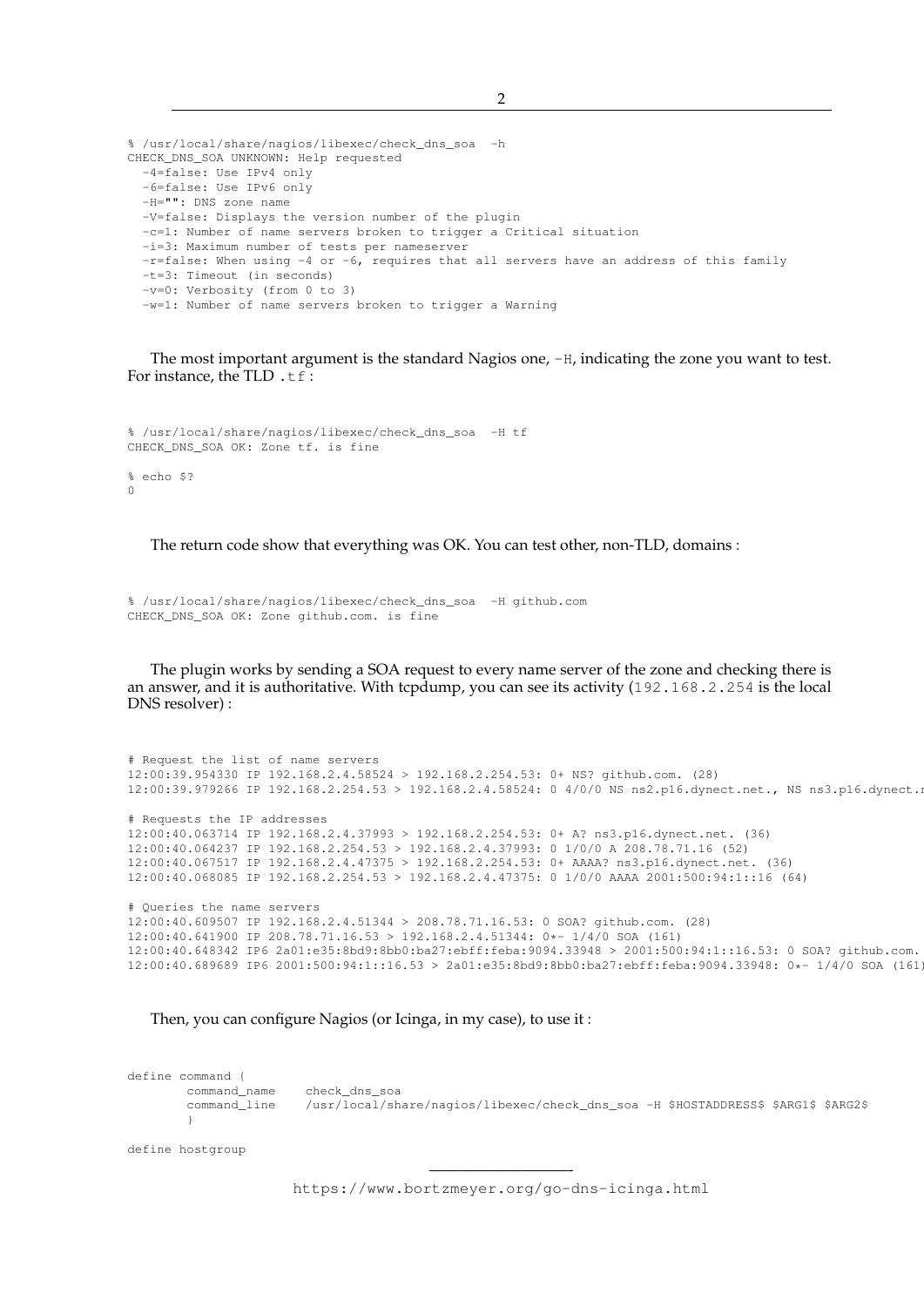hostgroup\_name my-zones members example.com,example.org,example.net } define service { use generic-service hostgroup\_name my-zones service\_description CHECK\_DNS\_SOA check\_command check\_dns\_soa }

Nagios (or Icinga) forces you to declare a host, even if it makes no sense in this case. So, my zones are declared as a special kind of hosts :

```
define host{
     name dns-zone
     use generic-host
check_command check-always-up
     register 0
     # Other options, quite ordinary
}
define host{
     use dns-zone
     host_name example.com
}
```
Nagios wants a command to check that the "host" is up (otherwise, the "host" stays in the "pending" state for ever). That's why we provide check-always-up which is defined as always true :

```
define command{
      command_name check-always-up
       command_line /bin/true
}
```
With this configuration, it works fine and you can see nice trends of 100 % uptime if everything is properly configured and connected. And if it's not ? Then, the plugin will report the zone as Warning or Critical (depending on the options you used, see  $-c$  and  $-w$ ):

```
% /usr/local/share/nagios/libexec/check_dns_soa -H ml
CHECK_DNS_SOA CRITICAL: Cannot get SOA from ciwara.sotelma.ml./217.64.97.50: read udp 192.168.2.4:40836: i/o tim
% echo $?
2
```
If you are more lenient and accept two broken name servers before setting the status as Critical, use -c 3 and you'll just get a Warning :

```
% /usr/local/share/nagios/libexec/check_dns_soa -v 3 -c 3 -H ml
CHECK_DNS_SOA WARNING: Cannot get SOA from ciwara.sotelma.ml./217.64.97.50: read udp 192.168.2.4:35810: i/o time
217.64.100.112 (SERVFAIL)
```
% echo \$? 1

> ————————— https://www.bortzmeyer.org/go-dns-icinga.html